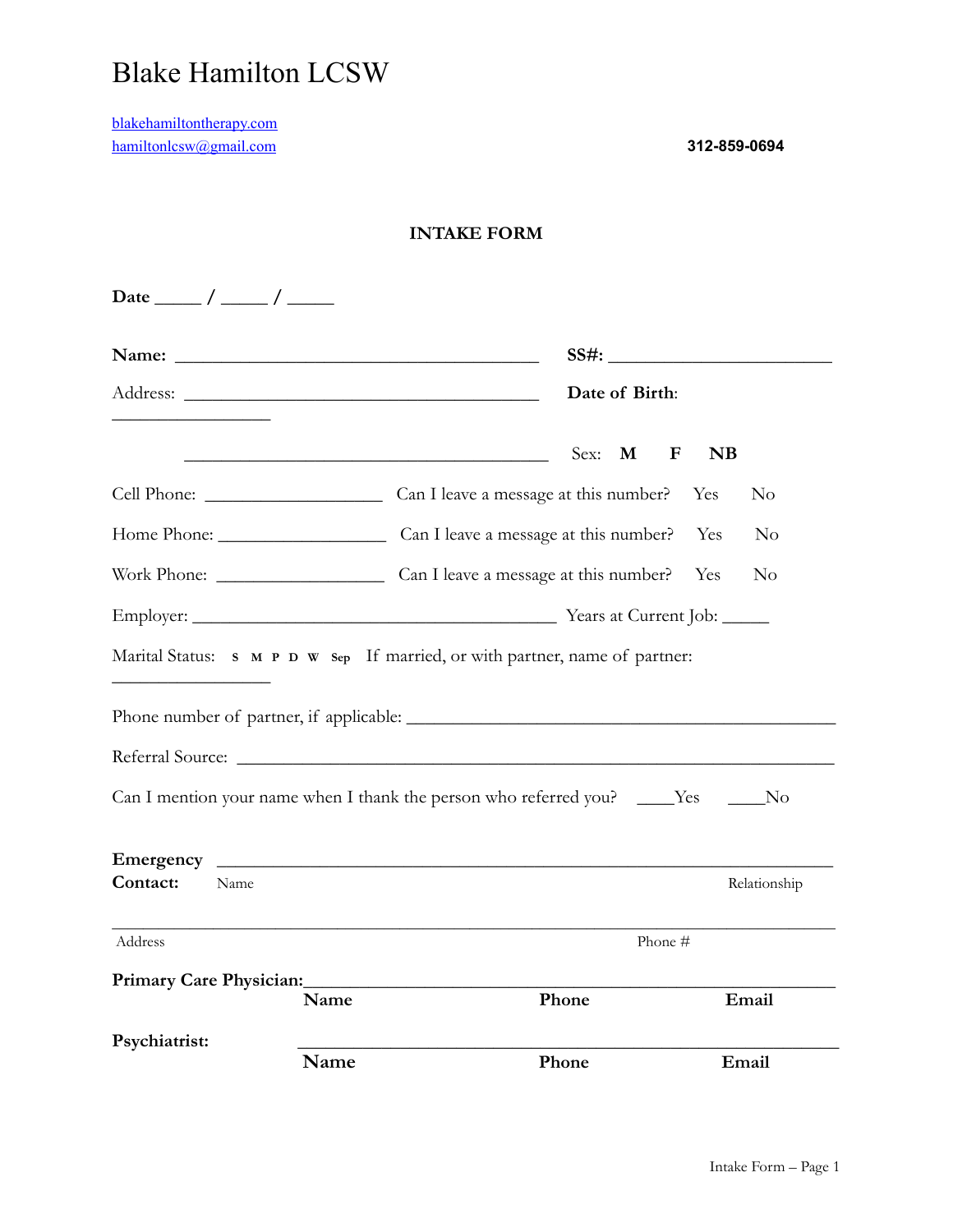| <b>Financial Information:</b> (Circle) Self-Pay |  |  | Insurance | Medicare | Other |  |
|-------------------------------------------------|--|--|-----------|----------|-------|--|
|-------------------------------------------------|--|--|-----------|----------|-------|--|

Please sign and date if you decided **not** to have your insurance or another third party payor pay for your fees:

Signature: \_\_\_\_\_\_\_\_\_\_\_\_\_\_\_\_\_\_\_\_\_\_\_\_\_\_\_\_\_\_\_\_\_\_\_\_\_\_\_\_\_\_\_\_ Date:\_\_\_\_\_\_\_\_\_\_\_\_\_\_

COMPLETE THE FOLLOWING SECTION **ONLY,** IF YOU ELECTED TO HAVE YOUR TREATMENT BE REIMBURSED BY YOUR INSURANCE COMPANY OR ANY OTHER THIRD PARTY PAYOR.

| <b>Insurance Company Name</b> | Phone # for Insurance Benefits |
|-------------------------------|--------------------------------|
| Insured's Name                | Primary Care Physician's Name  |
| ID#                           | Insured's Employer's Name      |

Group #  $\qquad \qquad \text{Authorization } # \text{ (If Applicable)}$ 

**PLEASE NOTE:** SHOULD YOU DECIDE TO HAVE YOUR INSURANCE COMPANY OR ANY OTHER THIRD PARTY PAYOR PAY IN FULL OR IN PART FOR YOUR TREATMENT, YOU WILL BE ASKED TO SIGN A RELEASE OF INFORMATION FORM, AUTHORIZING BLAKE HAMILTON, LCSW TO RELEASE TO YOUR INSURANCE OR TO ANOTHER THIRD PARTY PAYOR INFORMATION REGARDING YOUR DIAGNOSIS, PROGRESS NOTES, TREATMENT PLANS AND SUMMARIES.

SHOULD YOU DECIDE TO HAVE YOUR INSURANCE OR ANOTHER THIRD PARTY PAYOR PAY YOUR FEE IN PART OR IN FULL, YOU AGREE TO HOLD BLAKE HAMILTON LCSW HARMLESS FROM ANY LOSSES, DAMAGES, LIABILITIES, COSTS AND EXPENSES ( INCLUDING WITHOUT LIMITATION, ATTORNEY'S FEES ) ARISING FROM THE RELEASE OF SUCH INFORMATION.

PLEASE SIGN AND DATE IF YOU UNDERSTAND AND AGREE WITH THE ABOVE PROVISION:

|                                          | Date:                                   |  |
|------------------------------------------|-----------------------------------------|--|
|                                          |                                         |  |
| <b>Previous Mental Health Treatment:</b> |                                         |  |
| Inpatient: $Yes \Box$ No $\Box$          | <b>Outpatient:</b> Yes $\Box$ No $\Box$ |  |
|                                          |                                         |  |
|                                          |                                         |  |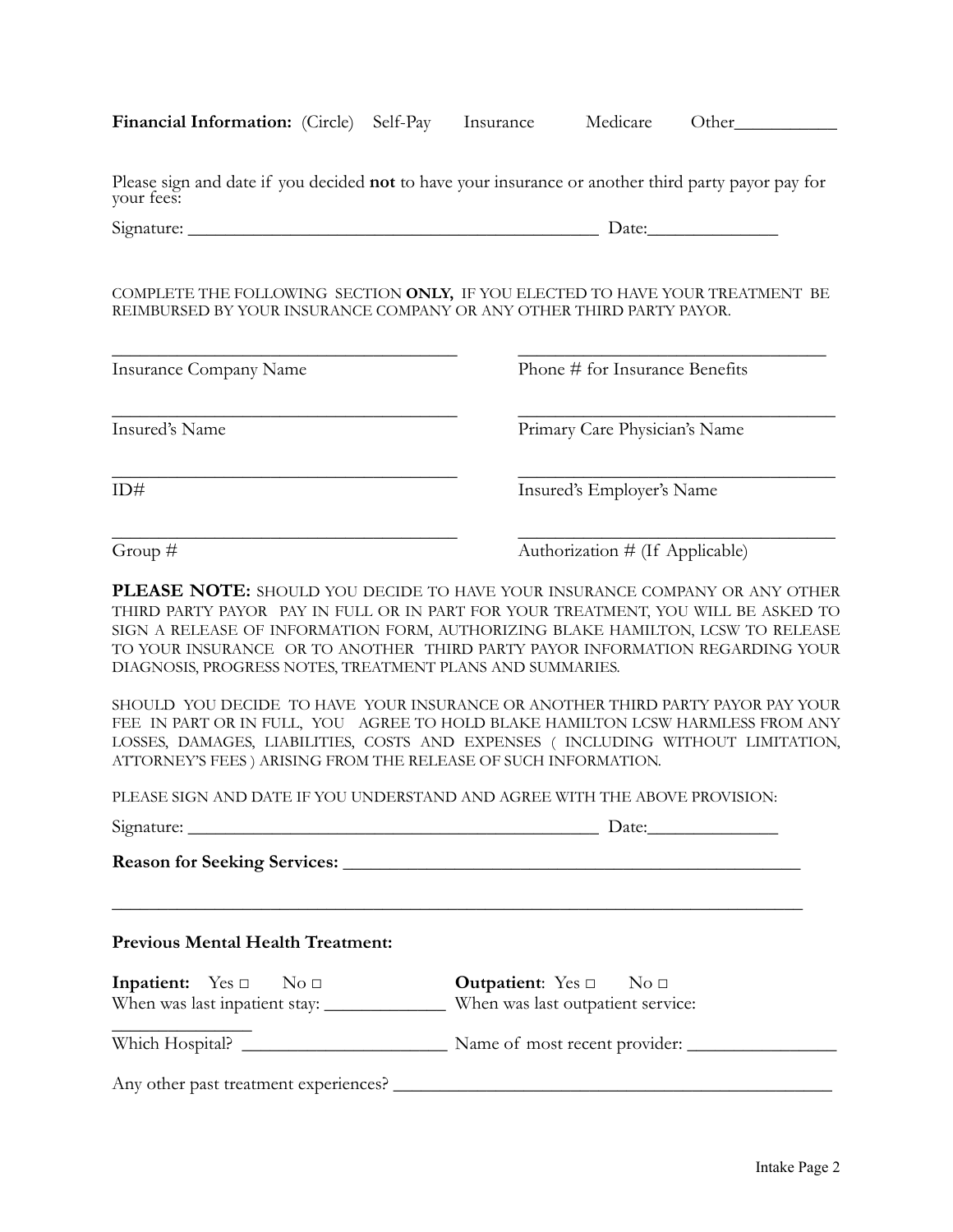| <b>Presenting Problem:</b>                         |          |                |  |
|----------------------------------------------------|----------|----------------|--|
| <b>Current Symptoms:</b>                           |          |                |  |
|                                                    |          |                |  |
|                                                    |          |                |  |
|                                                    |          |                |  |
| <b>Suicide Risk Assessment: Current ideation?</b>  |          | Past ideation? |  |
| Past history of attempt?                           | Details: |                |  |
| <b>Homicide Risk Assessment: Current ideation?</b> |          | Past ideation? |  |
| Past history of attempt?                           | Details: |                |  |
| <b>Family History:</b>                             |          |                |  |
|                                                    |          |                |  |

\_\_\_\_\_\_\_\_\_\_\_\_\_\_\_\_\_\_\_\_\_\_\_\_\_\_\_\_\_\_\_\_\_\_\_\_\_\_\_\_\_\_\_\_\_\_\_\_\_\_\_\_\_\_\_\_\_\_\_\_\_\_\_\_\_\_\_\_\_\_\_\_\_\_\_\_\_\_

**Past/Current Abuse or Neglect:** 

**Alcohol/Substance Abuse:**